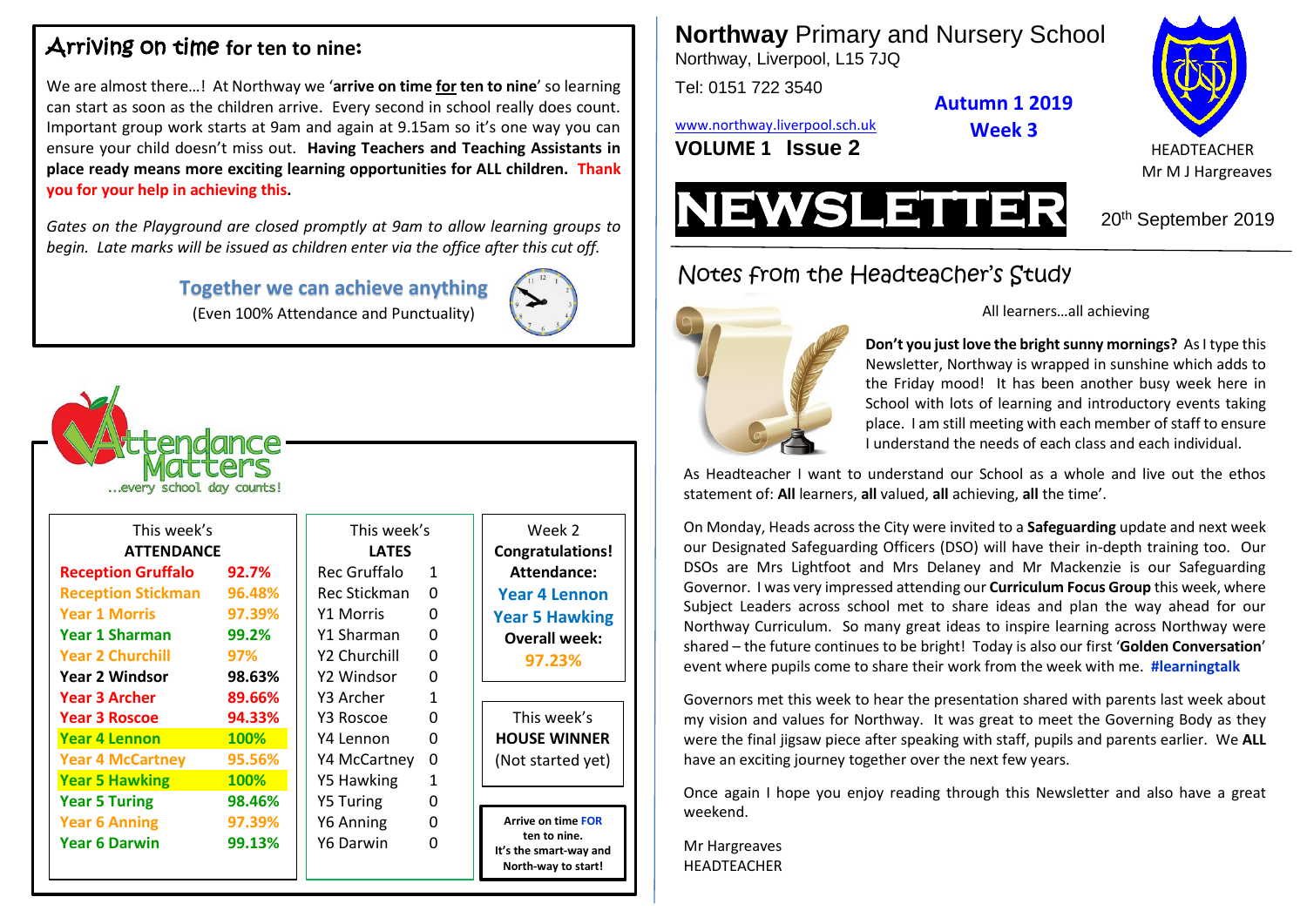#### Spotted…

**Amazing Geography:** Bradley had an amazing conversation with me about his Geography knowledge. He has a vast knowledge but shared key facts about Pakistan this morning. He told me how the population of Pakistan is increasing from 208.3 million and almost reaching 209 million. After discussing how Pakistan and Bangladesh were created from what was India, he explained that he would love to visit North Pakistan and specifically K2. This is just a snapshot of his immense knowledge. Amazing.

**Great values**: This morning a pupil stopped after waving bye to her mum and shouted back across the playground to mum, '*I hope you have a brilliant day*'. How fantastic. An anonymous 'spotted' but I'm sure you know who you are!

**Role-model manners:** Maisie is someone who gives the best welcome smile each morning. Every member of staff on the playground have mentioned how positive she is, so she really needs a 'spotted' mention!

**Marvellous Science**: We have super scientists at Northway. Mr Taylor led his Science Celebration this morning and we witnessed the amazing work from pupils across the school.

**Wonderful writing:** Adam's teacher (2Ch) is so impressed with his handwriting and fantastic writing ideas. How would you like to go 'up, up and up' to the moon, all before you meet an alien friend? Well done Adam! Zoom in to see.





**Egyptian tasting:** Year 5 Turing have created some really tasty Ancient Egyptian treats. They went down very well! #bringhistorytolife

**Lots more 'spots' to celebrate next time!**

#### Key dates for this half term:

| Road Safety Talk<br>Cathedral Scrooge Workshop (each Tuesday)<br>Animals Take Over visit for KS1<br><b>National Poetry Day</b>                                                            |
|-------------------------------------------------------------------------------------------------------------------------------------------------------------------------------------------|
| Y6 School Nurse (Height and Weight)<br>AS creative workshops for Year 3 and 4<br>(Stoneage and Romans)<br>AS creative workshops for Year 2 and 6<br>(Great Fire of London and Victorians) |
| Y6 Lead Harvest Assembly at St David's for KS2                                                                                                                                            |
| <b>National Heroes Day</b><br>Parents' Evening 4pm-7pm<br>Festival of Diwali begins (Hinduism)                                                                                            |
| <b>Half Term</b><br>Autumn 2 Term begins (8.50am)                                                                                                                                         |
| Anti-Bullying Week<br>Road Safety Week<br>Years 1-6 Flu Vaccinations in School                                                                                                            |
|                                                                                                                                                                                           |

#### Parking Survey:

A survey link was sent out following the visit of **Safer Pavements** earlier this week. A few parents had issues with the link. We discovered that if you copy the link and paste it into the address bar it works fine. For some reason, just clicking did not work! We hope you have managed to participate in the survey. Thank you to all parents who have so far.

<https://www.surveymonkey.co.uk/r/NorthwaySchoolRun>